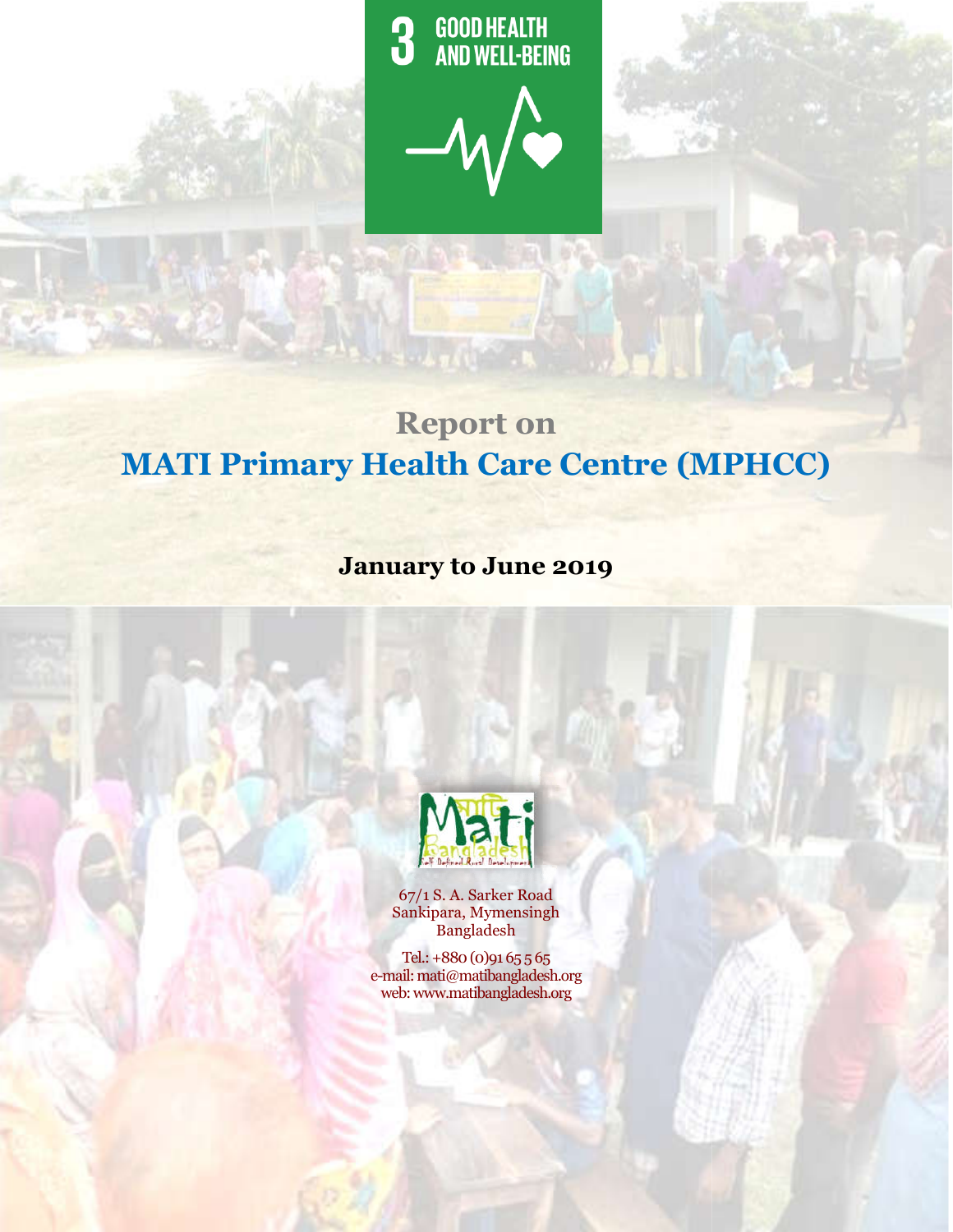

#### **Health Situation in Bangladesh**

In the world, at least 400 million people have no basic healthcare, and 40 per cent lack social protection. A WHO and World Bank Group report said that 400 million people do not have access to essential health services and 6% of people in low- and middle-income countries are tipped into or pushed further into extreme poverty because of health spending. The world's most disadvantaged people are missing out on even the most basic services. Most of these people are from the rural area of the developing countries. Bangladesh is a developing country with very poor health status almost 1 in 4 Bangladeshis (24.3 percent of the population) live in poverty, and 12.9 percent of the population live in extreme poverty<sup>1</sup>.

Bangladesh has still to go a long way to achieve the SDG-3: Good Health & wellbeing. The present status of the under-five mortality rate is 32 per 1,000 people2, neonatal mortality rate is 25.8 deaths per 1000 live births, maternal mortality rate and death rate 173 deaths per 100,000 live births and death rate is 5.5 per 1,000 people against the SDG targets of 25, 12, 70 and 1.2 respectively to be achieved by 2030.

Health is one of the basic human rights of the people which is essential for improving the quality of life. National economic and social development depends on the status of a country's health facilities. In Bangladesh, the majority of the country's population lives in rural areas, while the majority of health professionals work in urban centers. A large number of people in Bangladesh, particularly in rural areas, remain with no or little access to health care facilities.

On the other hand, due to government policy of privatization the private sector health services have been booming in the country which are too expensive to afford by the poor people. Poor people also don't have even excess to the public sector health services due to many reasons. One of the most vital reasons is the services are not sufficient at all compared to the demands.

The challenges faced by the health system are multifarious and varied. Bangladesh has a severe shortage of physicians, nurses, midwives, and health technicians of various kinds. The deficit will keep on rising as the population increases. An inadequate number of appropriately trained human resources for health in Bangladesh is a strong limiting factor for public health.

It is therefore, very much important for both government and non-government organizations of the country to take innovative programs that will ensure the access of poor people to essential health services in order to achieve the sustainable development goal for health sector i.e. Good health and wellbeing.

 $\overline{a}$ 

<sup>1</sup> https://www.adb.org/countries/bangladesh/poverty 2https://knoema.com/atlas/Bangladesh/Death-rate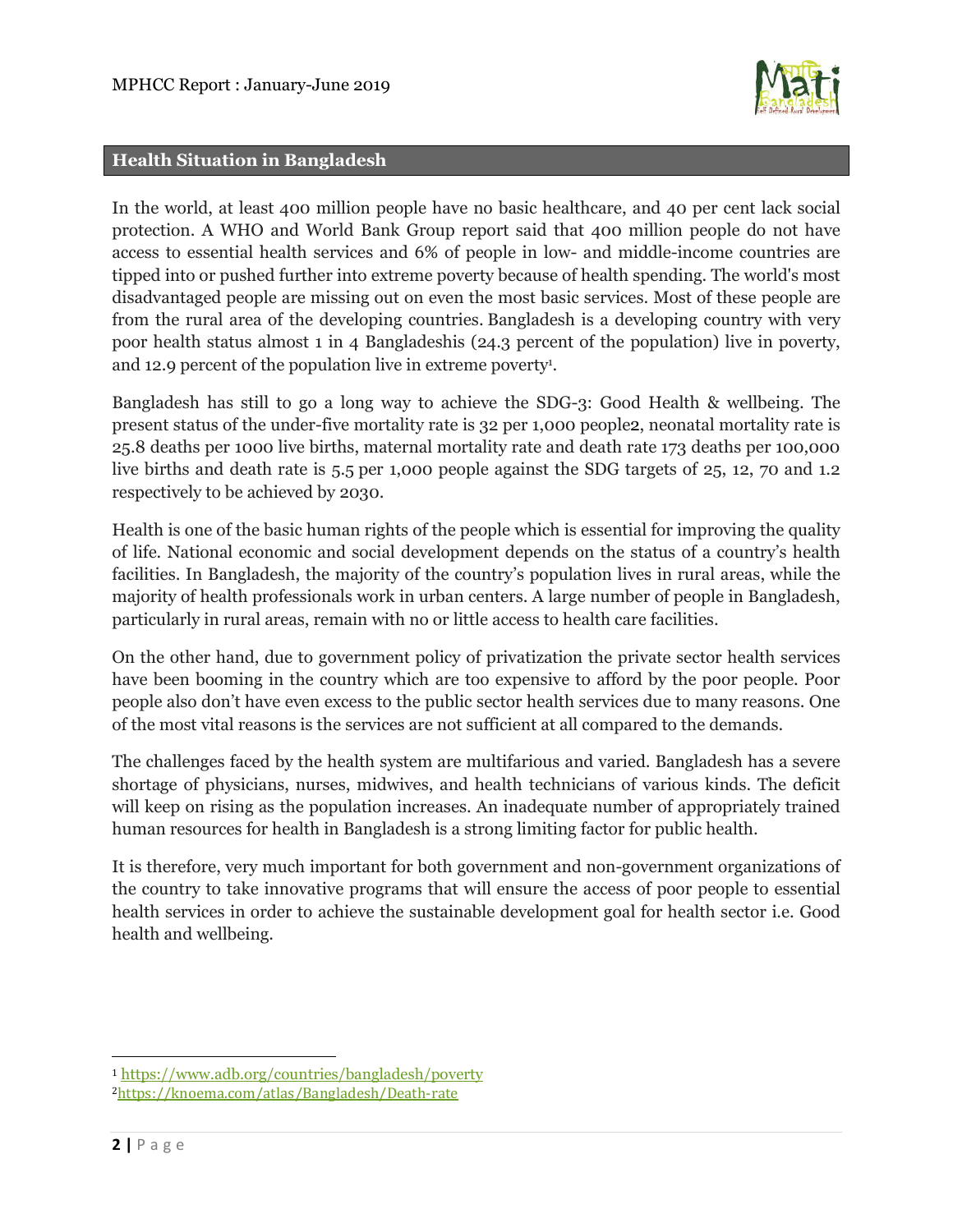

#### **Health Situation in MATI's working area**

Since inception in 1997, MATI has been working for sustainable development of both rural and urban poor people. The urban poor people are living in the slums of Mymensingh town while the rural poor people are living in the remote Charland area of Brahmaputra river basin in the district of Sherpur and Jamalpur which is one of the major geographical pockets of poverty in the country.

Although the urban poor people living in the slums of Mymensingh town are surrounded by many public and private hospitals, clinics, diagnostic centers etc. including one of the largest Medical College Hospital of the country, still they have limited access to the health services because of many reasons. Huge crowd in the public hospitals coupled with poor & scarcity of services, corruptions, very poor management, and lack of education and awareness of the people to understand their health rights etc. are the major reasons for their limited access. In general, mainly the lower middle class to middle class people have better access to the government health services while the poor people often lag behind. Although they get the health consultation services from the public health centers with very small amount of service charge, but the high cost of the testing & medicines, which they have to purchase from the private sector in most of the cases, can't afford at all.

On the other hand, apart from the sufferings like the urban poor people the rural poor people are living in the areas which are very remote, structurally underdeveloped and overpopulated. Many villages are accessible only via muddy road or only by boat during monsoon. But, the public health service centers are situated in the remote upazila and district town. Therefore, it often becomes very difficult for the poor rural people to reach the centers to get essential health services. It is also matter of long time and cost that the poor working people can rarely afford.

# **The Story of Inception of MATI Primary Health Care Centre (MPHCC):**

Since inception MATI's programs are focused much on self-determined sustainable development of the poor people. The aim of MATI is to support the poor people living in the structurally underdeveloped region of the country in the areas of poverty alleviation, food security, health & wellbeing, quality education, water & sanitation, gender equality, environment protection & climate action etc.

With the own capacity MATI first started its health services for the urban poor people in 2005. Next to the Mati's office, there is a Scheduled Caste Hindu minority community (Dalit) with one hundred and fifty people of thirty families who are extreme poor people and excluded from the mainstream community. Targeting the extreme poor people of this community and some people who are living surrounding the Mati's head office MATI first started it's awareness activities on health and hygiene so that they can remain in good health along with some treatment and medicines free of cost. MATI employed a paramedic staff for the purpose.

In order to extend the services among more urban & rural poor communities, in 2009, a Mati Health Care Center (HCC) was started in the compound of the Mati's head office. Since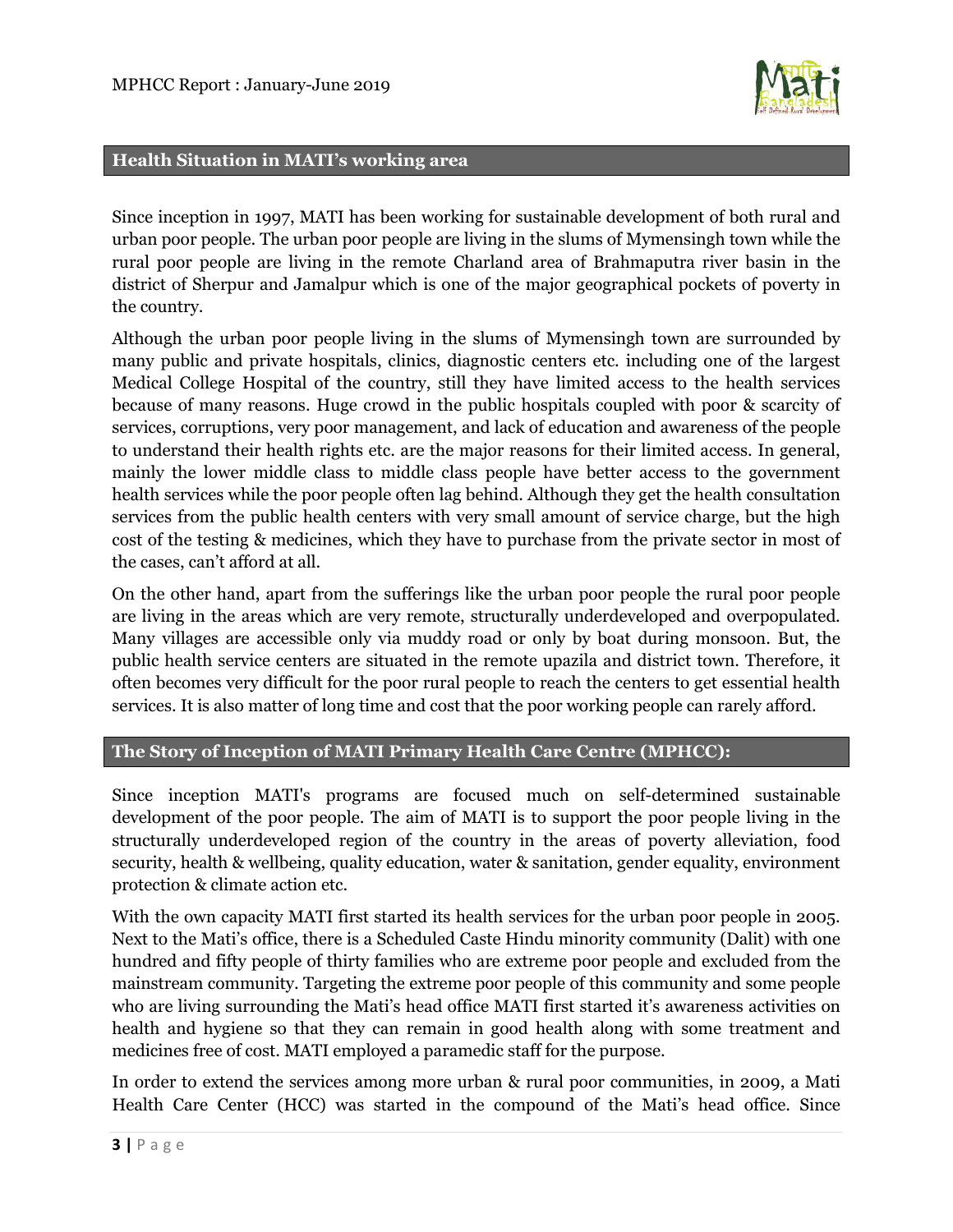

inception the HCC has been providing free primary health care services and medicines for the local extremely poor people.

On the other hand, as stated above the rural poor people living in the working area of MATI have very limited access to health services resulting in their impoverishment. Then step by step MATI extended the health services to the rural communities by organizing regular awareness meeting on health & hygiene, organizing general health camp, eye camp, and dental camp where free treatment, medicines, spectacles etc. are provided.



**Figure 1: MATI Primary Health Care Centre (MPHCC) located at MATI Head office Premise.**

**Goal:** Contribute to ensure good health & wellbeing of the urban and rural poor people of Sherpur & Mymensingh district of Bangladesh.

# **Objectives:**

- 1. To increase availability of primary healthcare services at the doorsteps and reduce the medical costs for the rural and urban poor people priority to women, girls, children, PWD, dalits, poor farmers and other disadvantaged people living in the MATI's working area.
- 2. To facilitate the process of increasing access of poor people to the available health services provided by the public sectors and the charitable health service providers of the area.
- 3. Increase health & nutrition awareness and improve health & sanitation practices of the poor people which are essential for maintaining their good health.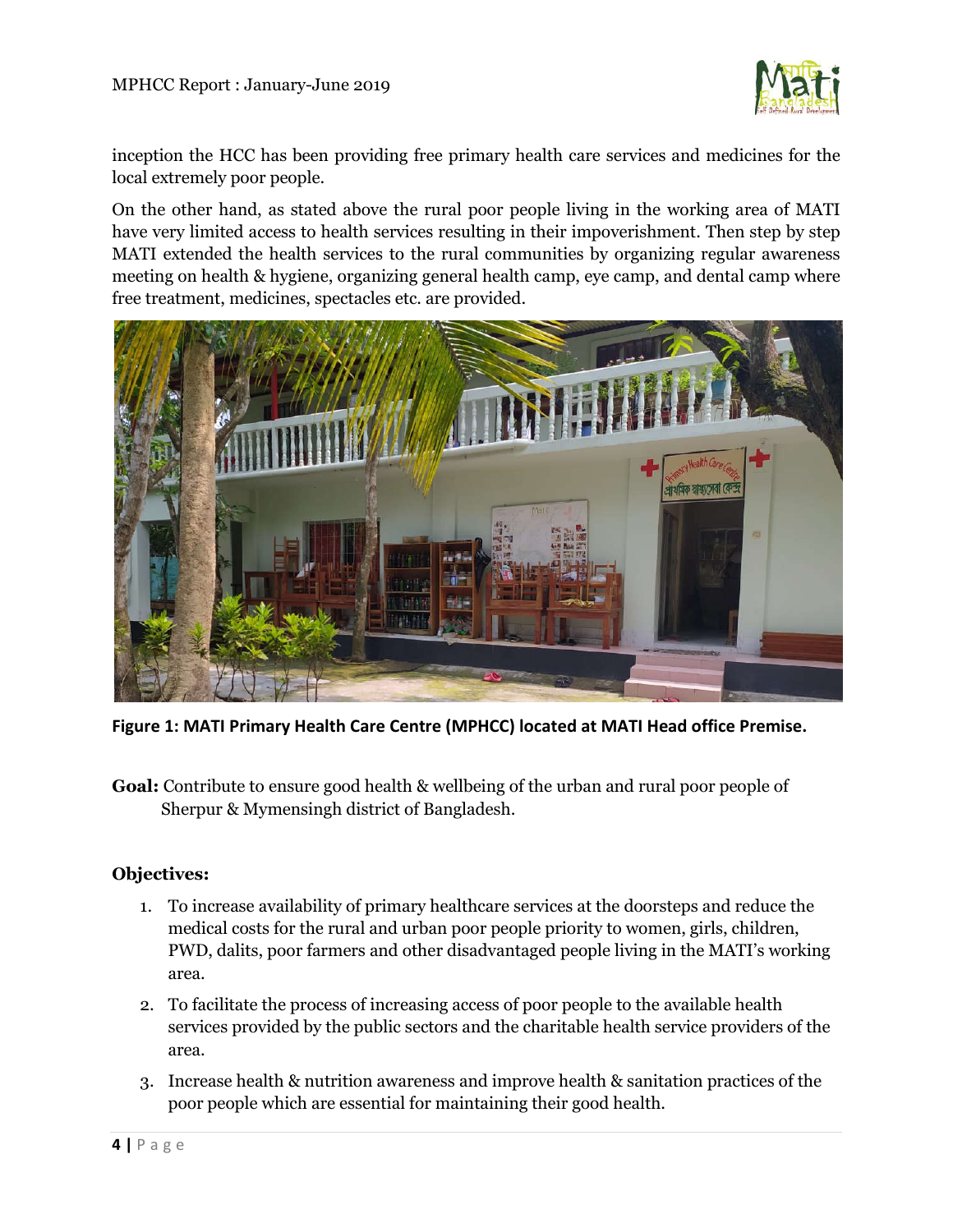

#### **The Services provided from MPHCC:**

- Maternal and Neonatal Healthcare (MNH) services.
- Integrated Management of Childhood Illness (IMCI).
- Reproductive health and family planning services (RH/FP).
- Expanded Program on Immunization
- Nutrition education and micronutrient supplementation.
- Distribution of family planning commodities.
- Health education and counseling
- Identification of severe illnesses, like tuberculosis, malaria, pneumonia, emergency obstetric care, life-threatening influenza, anthrax, etc.
- Treatment for minor ailments and first-aid.
- Referral to union-level health facilities (health and family welfare center, union subcenter, rural health center, etc.), Upazila health complexes (UHCS), and district hospitals.
- Physiotherapy for Disabled people's and Children's.
- Providing and assisting in the treatment of eye diseases.

## **Area coverage:**

The working area includes urban slums of Mymensingh district and the villages of Mymensingh, Sherpur and Jamalpur districts. The details of the target people are given below.

| Name of the                 | No. of<br>Upazilla Unions | No. of       | No. of<br>villages<br>/ward  | <b>Target People</b>     |              |                          |      |                          |            |              |
|-----------------------------|---------------------------|--------------|------------------------------|--------------------------|--------------|--------------------------|------|--------------------------|------------|--------------|
| <b>District</b>             |                           |              |                              | Man                      | <b>Women</b> | <b>Boy</b>               | Girl | <b>Child</b>             | <b>PWD</b> | <b>Total</b> |
| Mymensingh                  | $\overline{2}$            | 4            | 21 village                   | 24                       | 2134         | 55                       | 180  | 315                      | 176        | 2884         |
| Mymensingh<br>(Urban Slums) | $\mathbf{1}$              |              | 6 wards                      | $\overline{\phantom{0}}$ | 232          | $\overline{\phantom{0}}$ |      | $\overline{\phantom{0}}$ | 8          | 240          |
| Sherpur                     | $\overline{2}$            | 4            | 21 villages                  | 60                       | 1308         | 75                       | 149  | 30                       | 152        | 1774         |
| Jamalpur                    | $\mathbf{1}$              | $\mathbf{1}$ | 14 villages                  | $\qquad \qquad -$        | 1010         | $\overline{\phantom{0}}$ |      |                          | 49         | 1059         |
| <b>Total</b>                | 6                         | 9            | 56 village<br><b>6</b> wards | 84                       | 4684         | 130                      | 329  | 345                      | 385        | 5957         |

It is to mention here that only a small portion of the target area could be covered by the existing capacity of the MPHCC though MATI cover most of the area by Eye Camp and Dental Camp held twice in a year.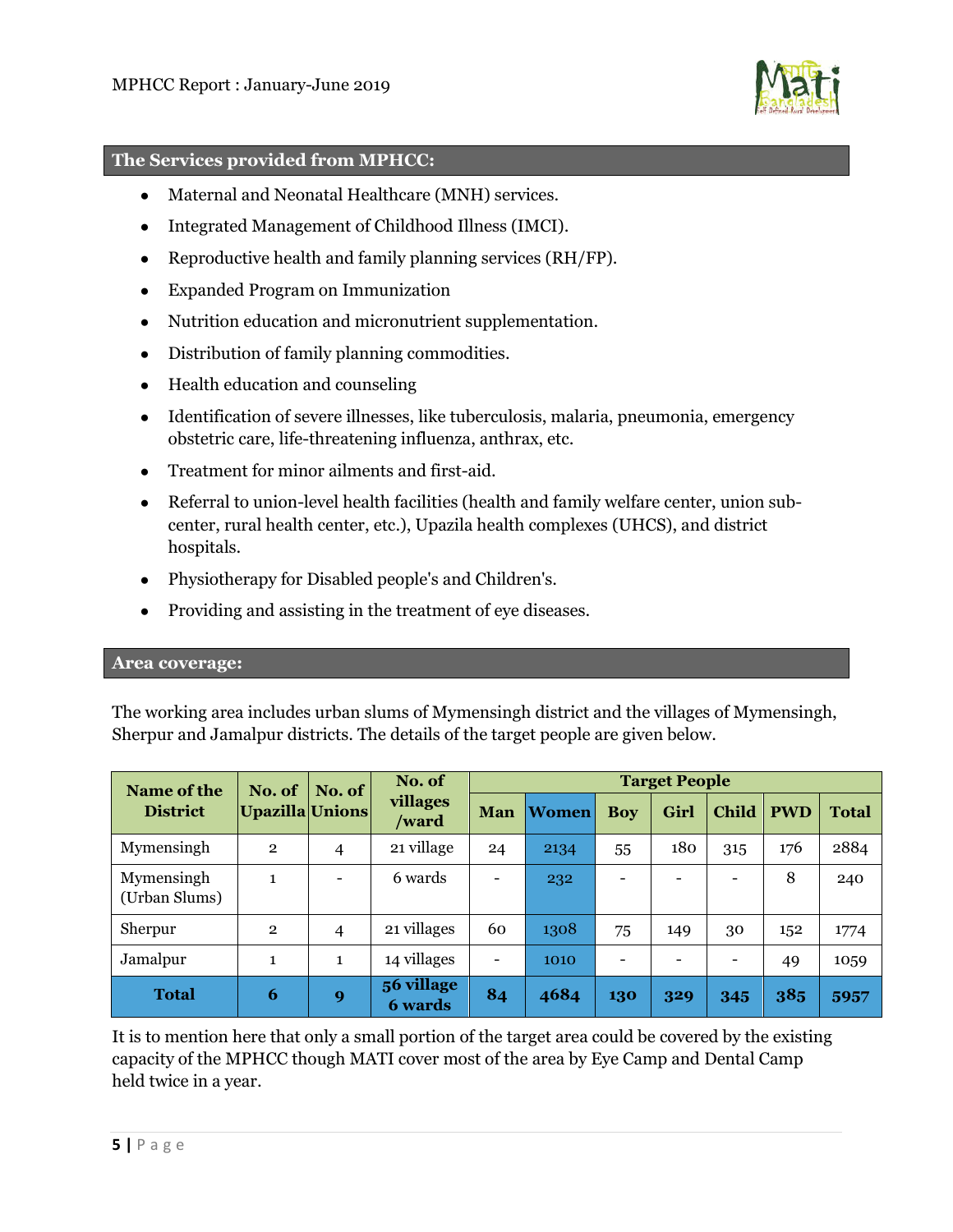

# **Activities & Achievements:**

During the reporting period a good number of poor people both from urban and rural area especially the women, girls, PWD, dalits and elderly people got health services from the MPHCC. The details of the achievements are presented below.

**1. Health Awareness Meeting and Training:** Generally, the level of awareness of the target people on health, nutrition and hygienic issues are very poor which is one of the main reasons of their poor health status. That's why MPHCC has been working to raise people's awareness and improve their practices on the health related issues.

Total 45 Health awareness meetings and trainings were held during the reporting period with participation of approximately 1000 women. The issues viz. causes of different diseases, hygiene, water & sanitation, nutrition education, maternal and child health care, postpartum health care etc. were discussed in the meetings. It is to mention that due to lack of field health worker no meetings could be arranged within first 3 months of the reporting period.



**Figure 2: Health Awareness Meeting**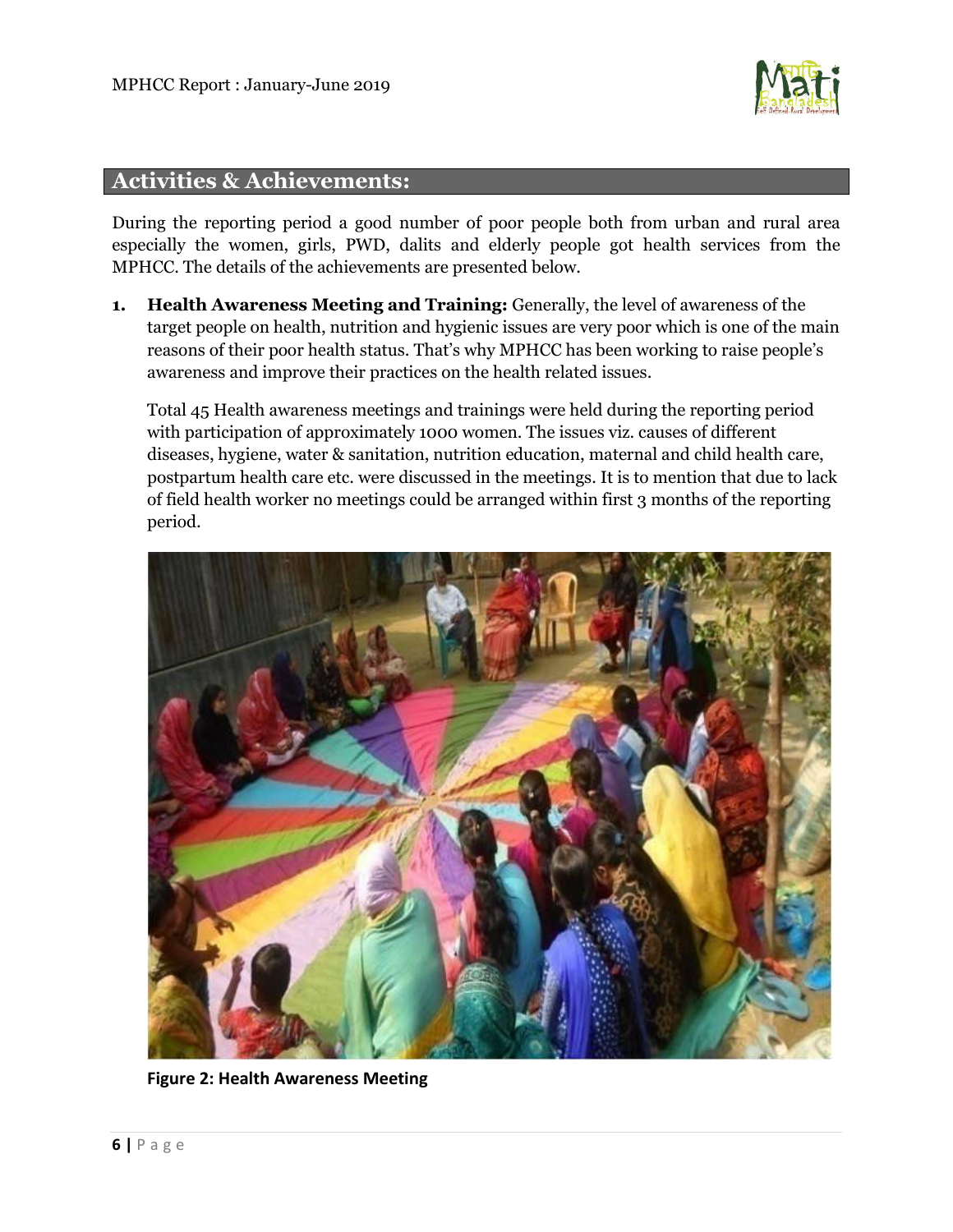# **2. Health Related Support & Services :**

Four types of services are provided by MPHCC such as a. Free treatment and medicine, b. Family Planning Service, c. Women Pregnancy Services and d. Physiotherapy service, are provided both from the MPHCC and in the health camps organized in the rural area on regular basis.



## **a. Free treatment & medicine service**

# **i. At MPHCC:**

The MPHCC remains open during 10am to 4pm from Saturday to Thursday every week. The urban poor people surrounding the Mati head office directly comes to the MPHCC for taking free treatment and medicine services.

Total 379 patients specially the women, girls, PWD and dalit people received free treatment and medicines for their various kinds of diseases from the MPHCC during the reporting period. In case of serious diseases the patients were referred specially to the Mymensingh Medical College Hospital (MMCH) and other relevant government and charity based health service centers in Mymensingh.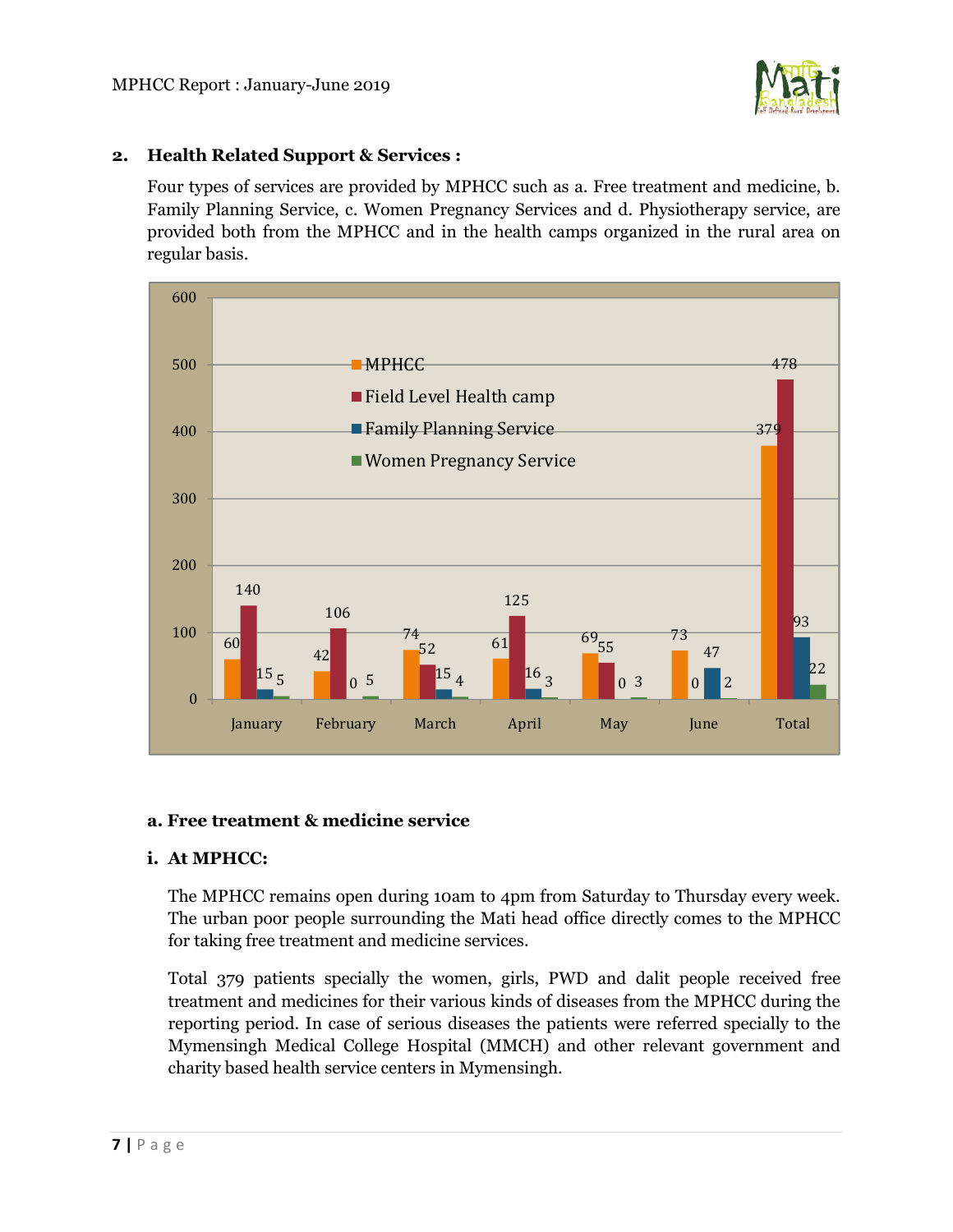

# **ii. At Field Level Health Camp:**

At field level health camps are arranged generally twice in a month where free treatment and medicine services are provided. During the reporting period total 478 women received free treatment & medicine services from the health camps.



**Figure 3: Field Level Health Camp**

# **b. Family Planning Service:**

Health worker specialized on family planning issues provide family planning services to the women of Mati's working area. The services include awareness on taking family planning measures, advice for taking appropriate service and linking them with the family planning services provided by the government & non-government agencies.

During the reporting period 93 women got family planning services from the MPHCC.

## **c. Women Pregnancy Services**

Women need special cares during pregnancy period. But, very unfortunately, the poor women rarely get any of the services. Therefore, Mati provides special services to the pregnant women that include counseling, coaching, demonstration, referral service for delivery, nutritional feed & medicines supports for mother and child, nutrition education etc.

During the reporting period 22 such women received services from the MPHCC.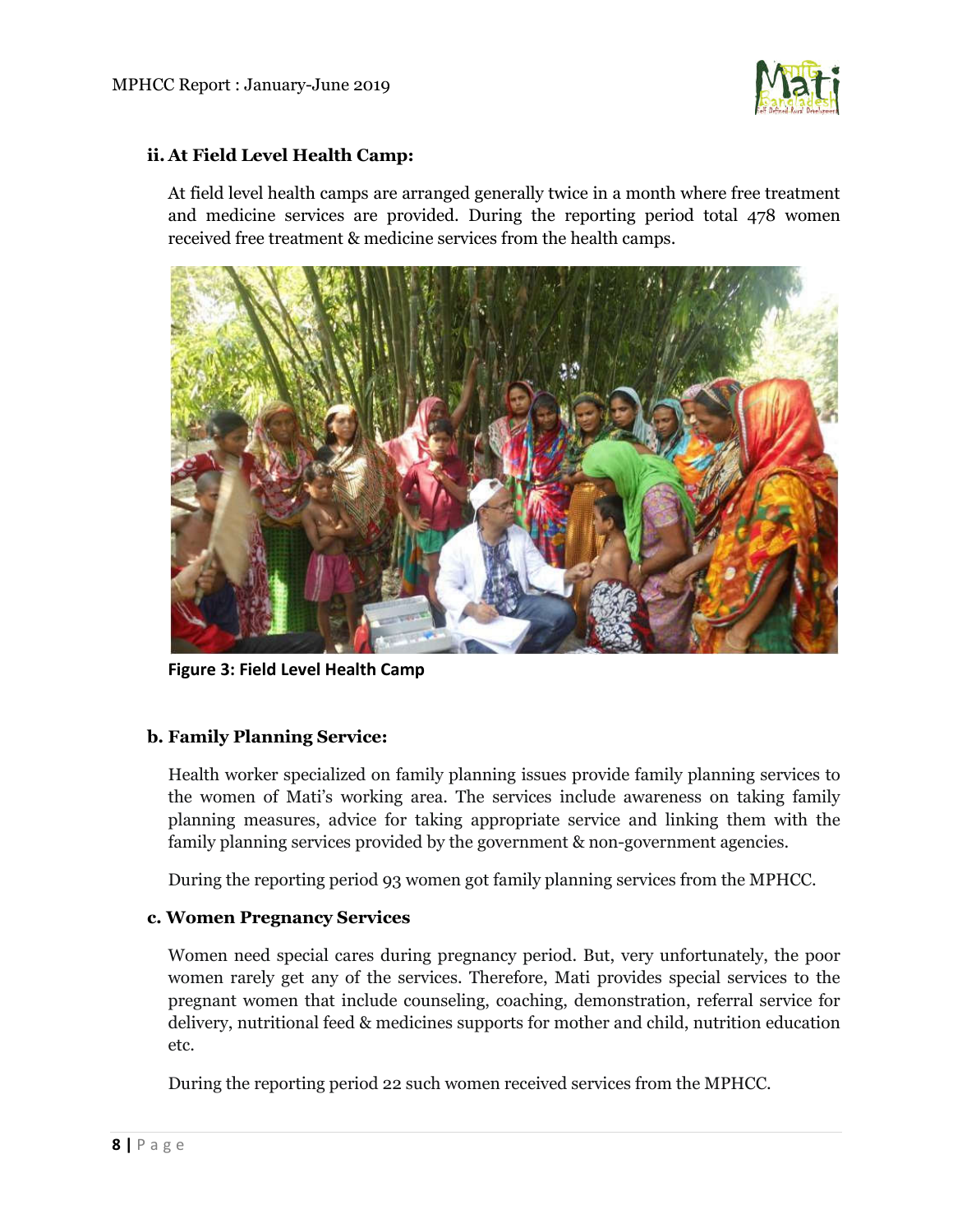

# **d. Physiotherapy Service:**

Considering the necessity especially of the Person with Disability (PWD), MPHCC has been arranging physiotherapy services on regular basis. Since 2019, four volunteer physiotherapists from Germany namely Linda Seyffart, Charlotte Rullich, Pia wilke and Stephane use to come to Mati's working area on regular basis to provide physiotherapy services especially to the PWDs and the patients with paralysis, accident cases etc.

During the reporting period 178 such patients of the target area specially the 15 disabled children of Mati's disability school received regular physiotherapy services from the volunteers.



# **3. Children Milk Support:**

Poverty doesn't allow the poor people to feed their children with nutritious food resulting in poor health status of the poor people since childhood. Considering this MPHCC started the piloting project of providing children milk support.

During the reporting period 44 children got BDT28,260 as milk support. But, the support is not enough. There are still many children whose mothers are suffering from malnutrition. They are not able to give enough breast milk to the babies.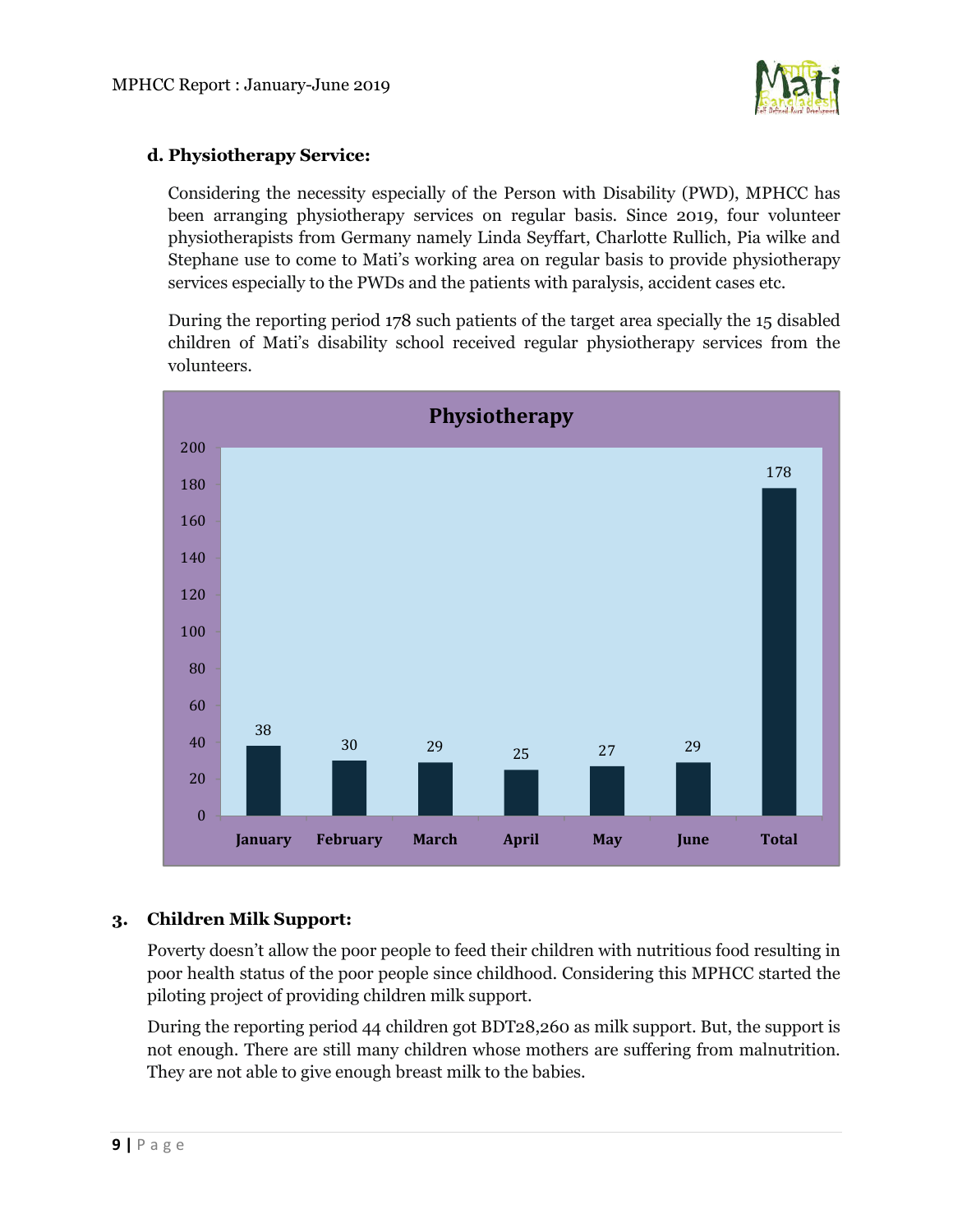

| <b>Month</b>    | <b>Children Milk Support</b> |                     |  |  |  |  |
|-----------------|------------------------------|---------------------|--|--|--|--|
|                 | <b>Children</b>              | <b>Amount(Taka)</b> |  |  |  |  |
| <b>January</b>  |                              | 4550                |  |  |  |  |
| <b>February</b> |                              | 4550                |  |  |  |  |
| <b>March</b>    |                              | 4550                |  |  |  |  |
| <b>April</b>    |                              | 4550                |  |  |  |  |
| <b>May</b>      | Ջ                            | 5030                |  |  |  |  |
| June            | 8                            | 5030                |  |  |  |  |
| <b>Total</b>    | 44                           | 28260               |  |  |  |  |

# **4. Referral Service:**

It is usual that MPHCC has no enough capacity to provide all the necessary health care services especially for the serious cases. In such cases MPHCC refer the patients to the appropriate health service centers so that they get better treatment. MATI has also established collaborative relationship with such public sector hospitals viz. Mymensingh Medical College Hospital (MMCH) and SK Hospital as well as other charity based health care centers such as Community Based Medical College & Hospital (CBMCH) and Marie Stopes Clinic, BNSB Eye Hospital and other hospitals.

During the reporting period 117 patients got referral services from the MPHCC while the highest numbers 76 to the MMCH as well as 3, 19, 5 and 14 patients were referred to the SK Hospital, BNSB, CBMCH, and 14 to the other hospitals respectively.

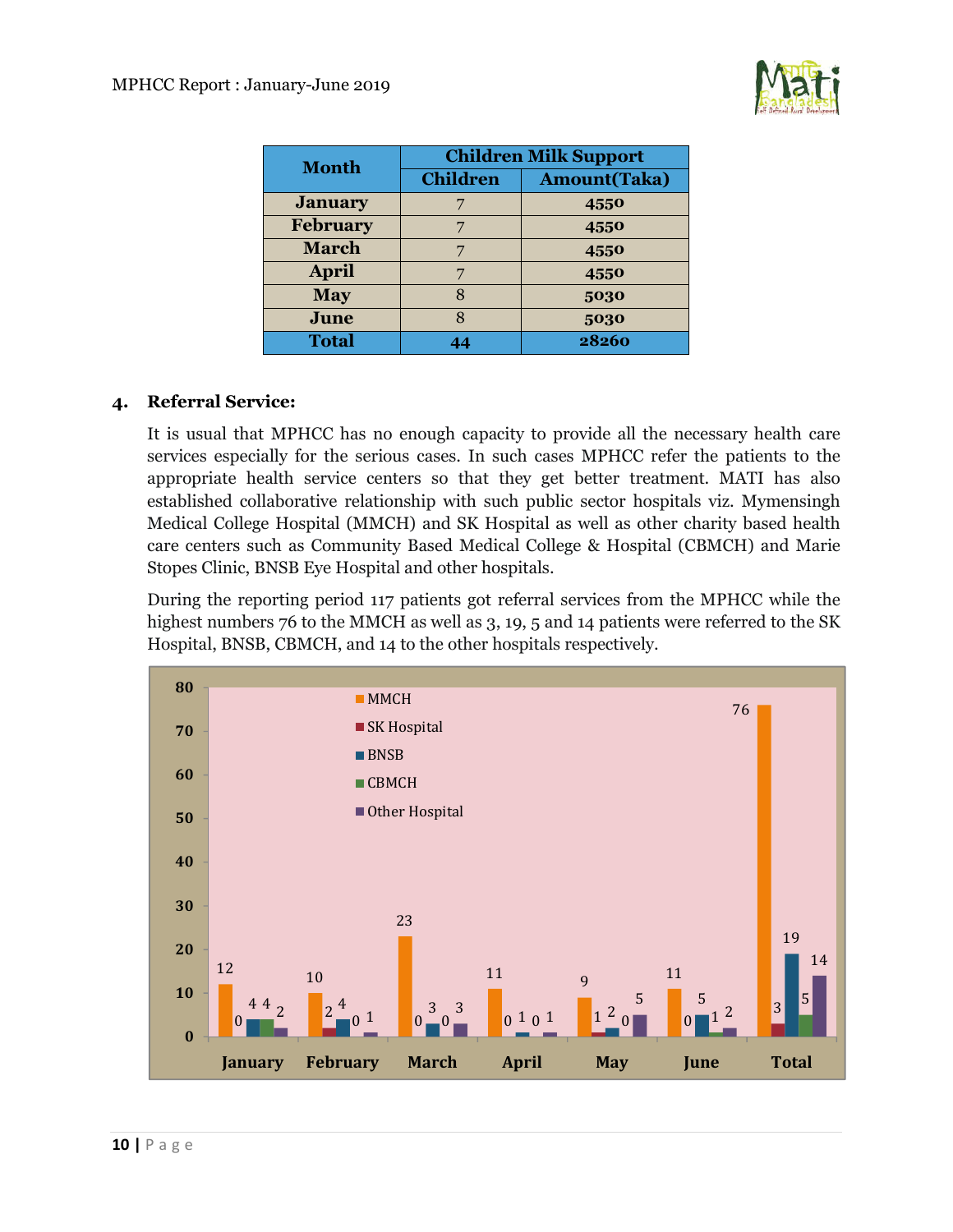

# **5. Discount for Treatment:**

Sometimes even the poor people have to go to the private hospitals& consultation centers especially for the diagnosis and the consultancy services because the good & specialized doctors are seldom available at the government hospitals. But, the poor people never afford expensive services from the private hospitals and clinics. Therefore, MPHCC always advocate in favour of the poor patients to get discount from the private clinics, hospitals & diagnostic centers.

During the reporting period 11 patients receive discount of BDT4135 from different health centers namely Swadesh Hospital, Delta Hospital, Nexus Hospital, Popular Diagnostic Centre (PDC) and Delta hospital etc.

## **6. Staff Donation:**

Very often there are some extreme poor patients need huge amounts of money for the treatment that can't be covered by MPHCC's support. In such cases some voluntary supports are provided by MATI's staff while the patients also raise money from people to people.

During the reporting period the staff of MATI contributed BDT1280 for the treatment of 2 such patients.

#### **Outcomes:**

The following outcomes are noticed by the staff and community people which are not stipulated to the reporting period.

- The target people especially the women, PWD, children and urban dalit people are more aware of the causes of diseases, superstitions, health & hygiene issues and nutrition, birth control and their health & hygiene related practices have also significantly been changed.
- Due to getting health services at their doorstep the people easily got relief of the common minor diseases without spending any money and time.
- The women got relief of the complications during pregnancy period and after delivery.
- The children got special support both nutritious feed & advices resulting in their better health.
- The people got better access to and better treatment & diagnosis services from the public and other charity based hospitals and service centers.
- The women of the rural areas have been more caring for their children since before.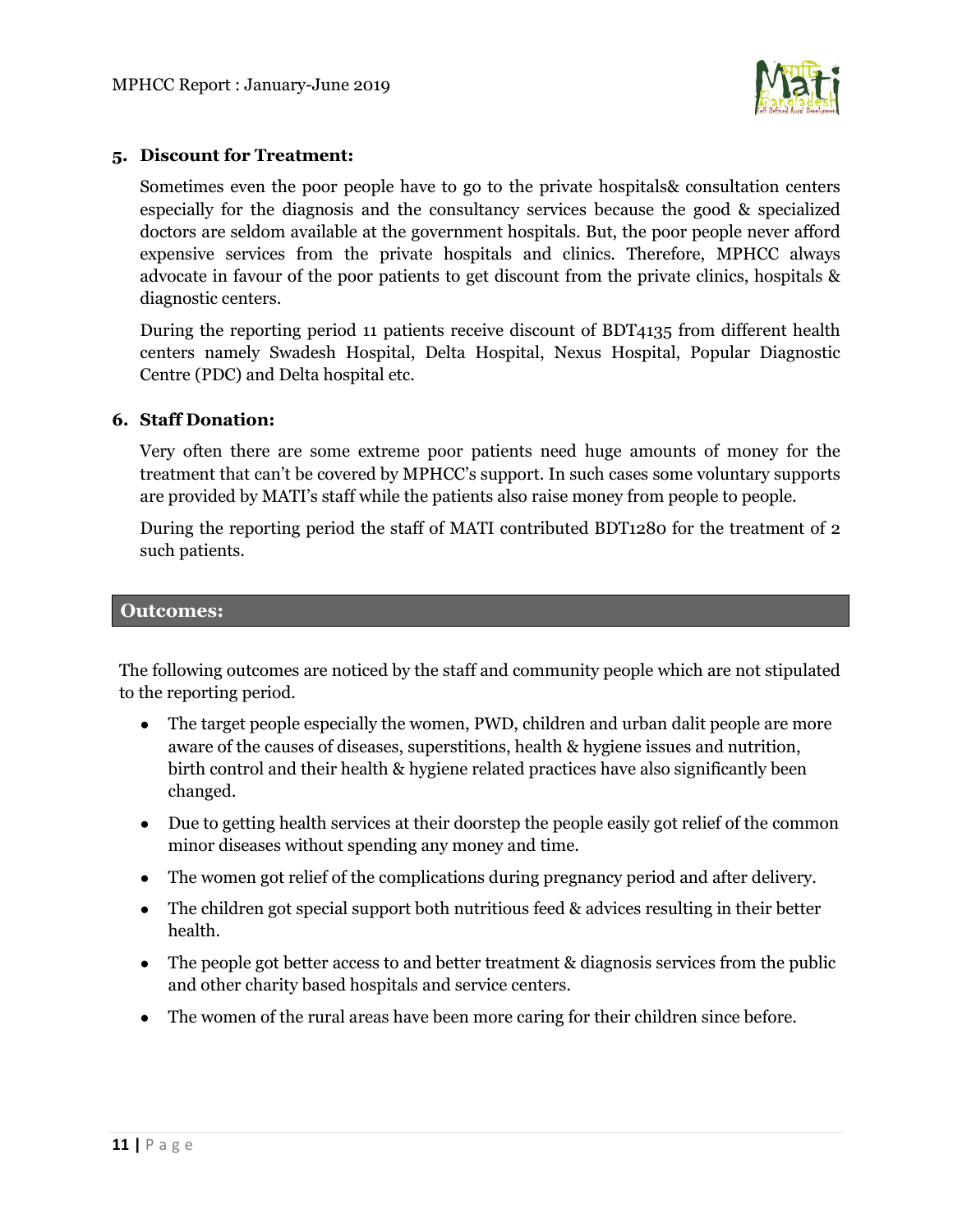

#### **Impacts:**

No formal impact assessment was done. The following impacts are notices by the staff and community people which are not stipulated to the reporting period.

- The overall health status of both rural and urban poor people specially women, PWD, children and dalits living in the working area of MATI has been improved.
- The nutritional status of the aforesaid target people of MATI has been improved.
- The health expenditure of the target people has been decreased resulting in increased income and family wellbeing.
- The family income has also been improved because the people could save their times to take treatment from the distant service centers which allowed them to spend more time in income generating activities.
- The increased income of the target people that created opportunity to spend more in family well-being and child education.
- The women in the working area have better maternal health and more empowerment.

## **Difficulties/ Challenges:**

The difficulties and challenges which are faced are mentioned below which are not stipulated to the reporting period.

- Still MATI has limited capacity to provide necessary health services to cover the whole working area of the organization.
- Very poor communication system in the project area often creates big obstacle for the health service staff to move to the village as per need of the people.
- During the rainy season, when the remote chalands of Bhrahmaputra river basin become inundated including the roads it become very difficult for the health workers to reach to the villages. The situation becomes worse due to occurrence of flood which is a common disaster in the charland area.
- During the rainy season, the same problem has to face by the people as well to reach to the urban health centers in major health cases.
- Even in the dry season the serious patients especially the pregnant women face huge difficulties due to having no ambulance or other comfortable vehicle.
- There is no designated seating place for the health worker, making it difficult to provide services during the rainy season.